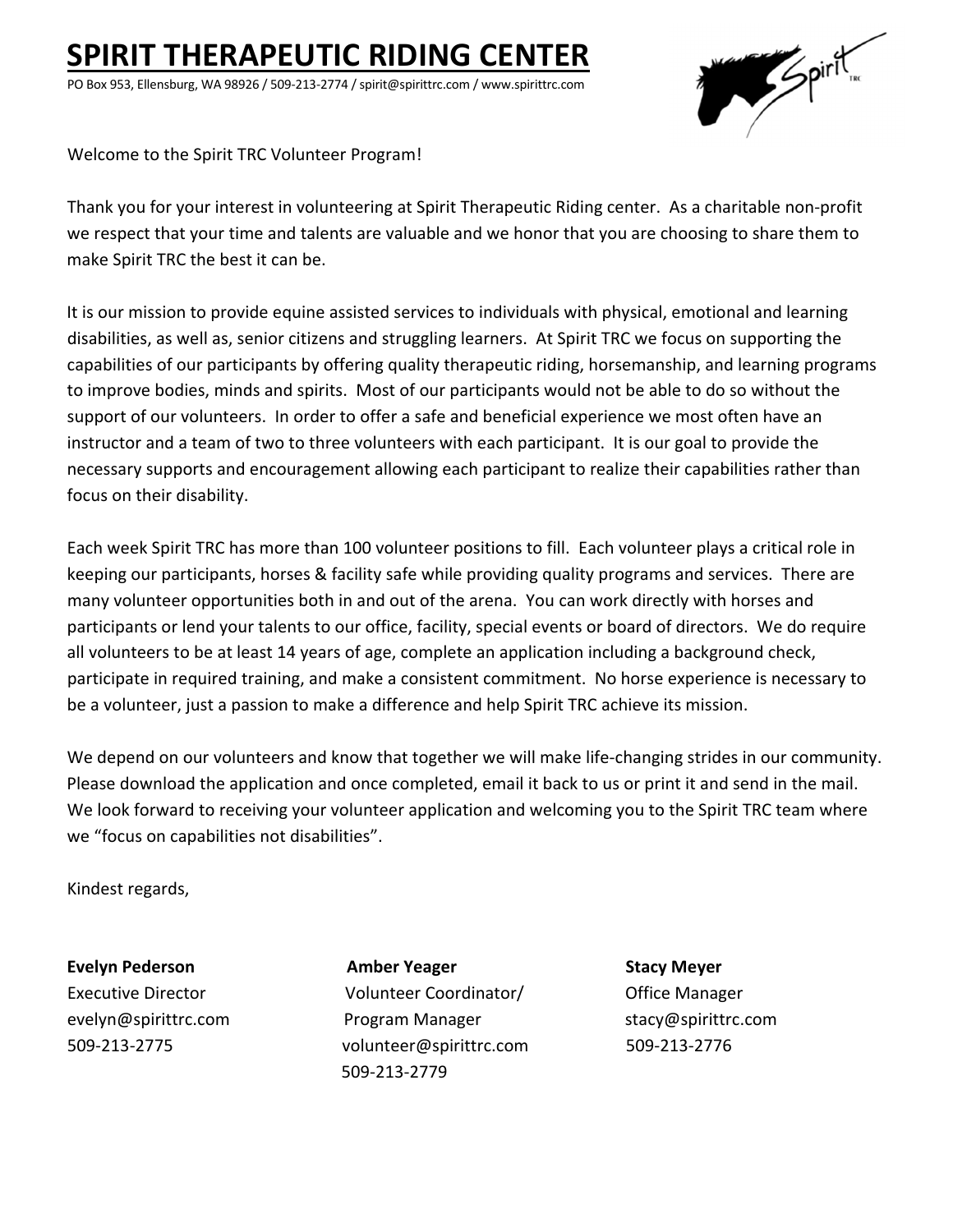## **SPIRIT THERAPEUTIC RIDING CENTER**

PO Box 953, Ellensburg, WA 98926 / 509‐213‐2774 / spirit@spirittrc.com / www.spirittrc.com

## **VOLUNTEER APPLICATION**

| hirĪ<br>TRC |
|-------------|
|-------------|

|        |                                                         | If under 18 years of age (you must be at least 14 years of age to volunteer at Spirit TRC):              |                                                                                                                                                                                                                                                 |  |
|--------|---------------------------------------------------------|----------------------------------------------------------------------------------------------------------|-------------------------------------------------------------------------------------------------------------------------------------------------------------------------------------------------------------------------------------------------|--|
|        |                                                         |                                                                                                          |                                                                                                                                                                                                                                                 |  |
|        |                                                         |                                                                                                          |                                                                                                                                                                                                                                                 |  |
|        |                                                         |                                                                                                          |                                                                                                                                                                                                                                                 |  |
|        |                                                         | I AM INTERESTED IN VOLUNTEERING FOR THE FOLLOWING AREAS (CHECK AS MANY AS APPLY):                        |                                                                                                                                                                                                                                                 |  |
| ப      |                                                         |                                                                                                          | Riding/Horsemanship Support - Assist participant during lesson. This may include side-walking, activity support, helmeting,                                                                                                                     |  |
|        |                                                         | tacking/untacking & brushing. You will have direct contact with participants and horses.                 |                                                                                                                                                                                                                                                 |  |
| $\Box$ |                                                         |                                                                                                          | Life Skills Support - Assist participants as they go through pre-determined stations that help to build vital life skills. This may                                                                                                             |  |
|        |                                                         |                                                                                                          | include activity support, helmeting, brushing & grooming, etc. You will have direct contact with participants and horses.                                                                                                                       |  |
| O      |                                                         |                                                                                                          | Reading/Homework Support - Assist student while reading or working on schoolwork with their horse partner. Helpful to have                                                                                                                      |  |
| ப      |                                                         | learning support, tutor, or teaching interest. You will have direct contact with students and horses.    | Seniors Support - Assist senior citizens with horsemanship, activities, & visits both on and off-site. You will have direct contact                                                                                                             |  |
|        | with both seniors and horses.                           |                                                                                                          |                                                                                                                                                                                                                                                 |  |
| $\Box$ |                                                         |                                                                                                          | Horse Handler - Responsible for horse leading/handling. Includes warm-up, lesson work and cool down. May require assisting                                                                                                                      |  |
|        | with tacking/untacking. Supplemental training required. |                                                                                                          |                                                                                                                                                                                                                                                 |  |
| $\Box$ |                                                         |                                                                                                          | Summer Camp Support - Assist participants during the session. This may include activity support, helmeting, tacking/untacking                                                                                                                   |  |
|        |                                                         | & brushing, learning support, etc. You will have direct contact with participants and horses.            |                                                                                                                                                                                                                                                 |  |
| o      |                                                         |                                                                                                          | Tack Manager - Manage tack before, during and after lessons. Assist with sanitation, preparation, organization, storage and                                                                                                                     |  |
|        |                                                         | safety checks of horse tack. Supplemental training required.                                             |                                                                                                                                                                                                                                                 |  |
| $\Box$ |                                                         |                                                                                                          | Facilities Assistant - Assist with facility maintenance. May include horse paddock cleaning, emptying poop trailers & buckets,<br>arena raking, setup and takedown, shelter/fence repair, tractor driving, etc. Supplemental training required. |  |
| $\Box$ |                                                         |                                                                                                          | Equine Assistant - Assist with feed, water, care and exercise of Spirit horses. A regular commitment, proof of experience and                                                                                                                   |  |
|        | additional training is required.                        |                                                                                                          |                                                                                                                                                                                                                                                 |  |
| ப      |                                                         | Admin Assistant - Assist with data entry, mailings, filing, etc. Supplemental training will be provided. |                                                                                                                                                                                                                                                 |  |
| $\Box$ |                                                         |                                                                                                          | PR/Events - Assist with social media, special campaigns, fundraising events, community awareness & program promotion.                                                                                                                           |  |
| $\Box$ |                                                         |                                                                                                          | Board Member - Jointly oversee and actively participate in the directing of Spirit TRC meeting its mission. Supplemental                                                                                                                        |  |
|        | application is required.                                |                                                                                                          |                                                                                                                                                                                                                                                 |  |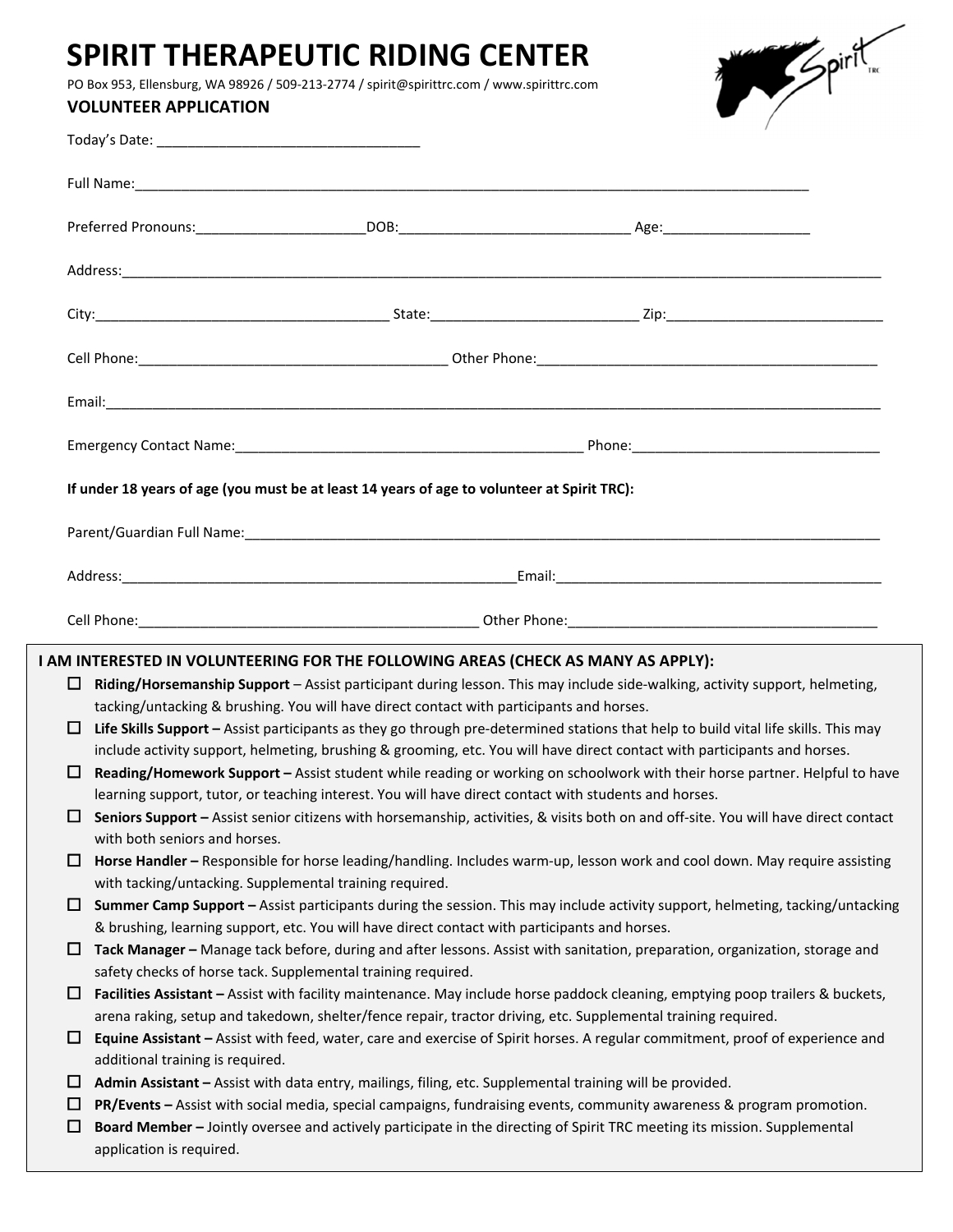## **VOLUNTEER INTEREST CONTINUED:**

Why do you want to volunteer at Spirit TRC?



| Do you have any reservations about working with individuals that may not have control over their body or verbalization (i.e.<br>drooling, involuntary movement, shouting, non-verbal, etc.)? $\bigcirc$ No<br>$\mathbf{O}$ Yes |             |             |             |                  |                                                                                                                                      |  |
|--------------------------------------------------------------------------------------------------------------------------------------------------------------------------------------------------------------------------------|-------------|-------------|-------------|------------------|--------------------------------------------------------------------------------------------------------------------------------------|--|
|                                                                                                                                                                                                                                |             |             |             |                  | Are you comfortable & able to have close contact and physically support riders/handlers during lessons? $\bigcirc$ No $\bigcirc$ Yes |  |
|                                                                                                                                                                                                                                |             |             |             |                  | <b>EXPERIENCE:</b> (Must complete section . However, experience is not required to be a volunteer at Spirit TRC)                     |  |
| Have you volunteered with an equine assisted therapy program before? $\bigcirc$ No $\bigcirc$ Yes<br>If yes, in what capacity, where<br>and for how long?                                                                      |             |             |             |                  |                                                                                                                                      |  |
|                                                                                                                                                                                                                                |             |             |             |                  |                                                                                                                                      |  |
| Have you worked with individuals with disabilities? $\bigcirc$ No                                                                                                                                                              |             |             |             |                  | If yes, please describe.<br>O <sub>Yes</sub>                                                                                         |  |
|                                                                                                                                                                                                                                |             |             |             |                  |                                                                                                                                      |  |
| Have you worked with senior citizens? $\bigcirc$ No                                                                                                                                                                            |             |             |             | O <sub>Yes</sub> | If yes, please describe.                                                                                                             |  |
|                                                                                                                                                                                                                                |             |             |             |                  |                                                                                                                                      |  |
| Have you worked in education/tutoring/learning support? $\bigcirc$ No $\bigcirc$ Yes                                                                                                                                           |             |             |             |                  | If yes, please describe.                                                                                                             |  |
|                                                                                                                                                                                                                                |             |             |             |                  |                                                                                                                                      |  |
| Have you previously worked with horses? $\bigcirc$ No $\bigcirc$ Yes                                                                                                                                                           |             |             |             |                  | If no, skip to next page.                                                                                                            |  |
| I currently or in the past have owned or leased a horse. $\bigcirc$ No                                                                                                                                                         |             |             |             |                  | $\mathbf{O}$ Yes                                                                                                                     |  |
| I have ridden for _______________ years in the following disciplines: I Western<br>Rate Your Skills (1 being NOT confident & 5 being very confident):                                                                          |             |             |             |                  | English Other: ________________                                                                                                      |  |
|                                                                                                                                                                                                                                |             |             |             |                  |                                                                                                                                      |  |
| Grooming:                                                                                                                                                                                                                      | $\Box$ 1    | $\square$ 2 | $\square$ 3 | $\Box$ 4         | $\square$ 5                                                                                                                          |  |
| Leading:                                                                                                                                                                                                                       | $\square$ 1 | $\square$ 2 | $\square$ 3 | $\square$ 4      | $\square$ 5                                                                                                                          |  |
| Lunging:                                                                                                                                                                                                                       | $\square$ 1 | $\square$ 2 | $\square$ 3 | $\square$ 4      | $\square$ 5                                                                                                                          |  |
| Bathing:                                                                                                                                                                                                                       | $\square$ 1 | $\square$ 2 | $\square$ 3 | $\square$ 4      | $\square$ 5                                                                                                                          |  |
| Feeding:                                                                                                                                                                                                                       | $\square$ 1 | $\square$ 2 | $\square$ 3 | $\square$ 4      | $\square$ 5                                                                                                                          |  |
| Tacking:                                                                                                                                                                                                                       | $\square$ 1 | $\square$ 2 | $\square$ 3 | $\square$ 4      | $\square$ 5                                                                                                                          |  |
| Riding:                                                                                                                                                                                                                        | $\square$ 1 | $\square$ 2 | $\square$ 3 | $\square$ 4      | $\square$ 5                                                                                                                          |  |
| Round Pen:                                                                                                                                                                                                                     | $\square$ 1 | $\square$ 2 | $\square$ 3 | $\Box$ 4         | $\square$ 5                                                                                                                          |  |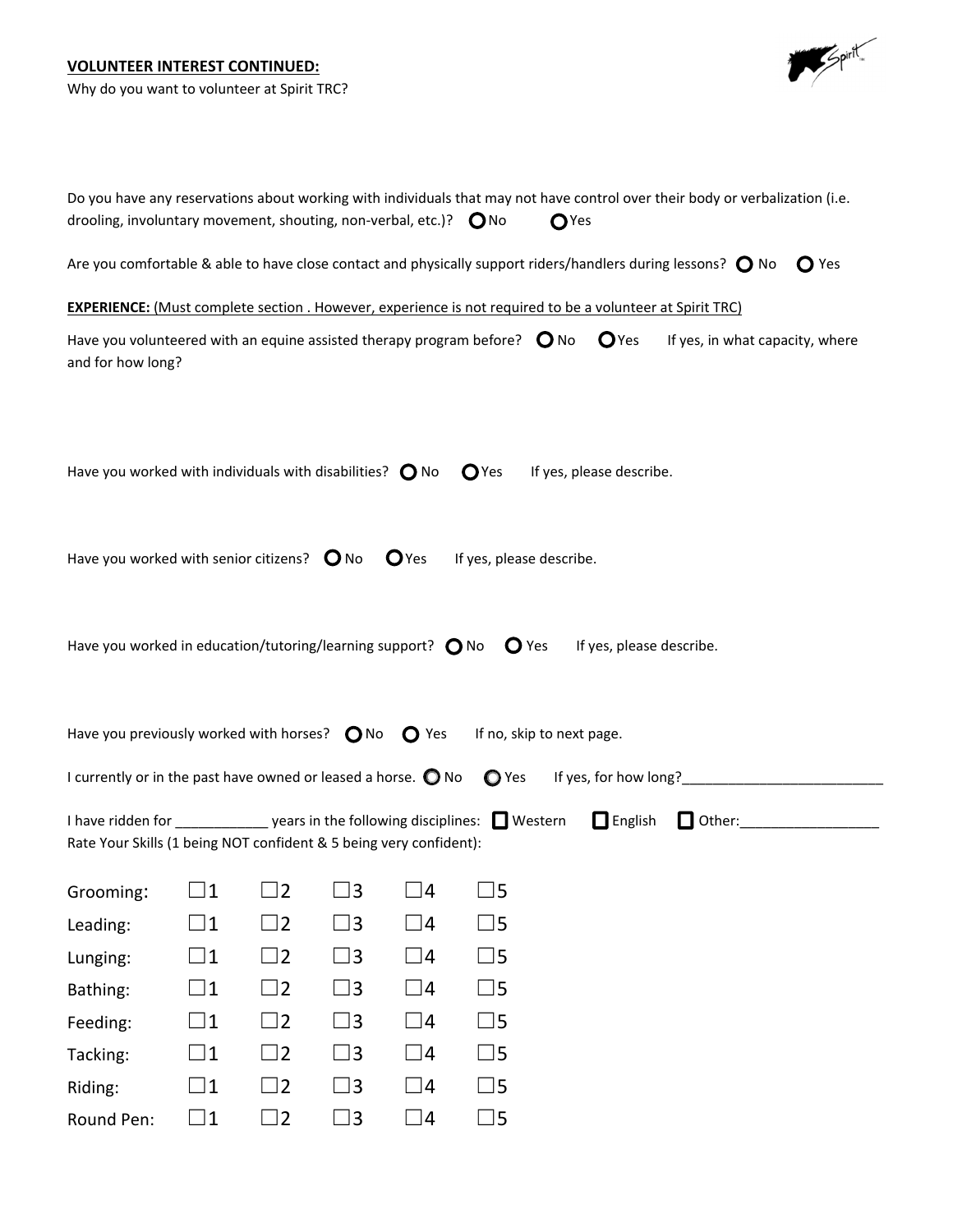## **COMMITMENT & ABILITIY:**



| I understand that before I may volunteer I must complete all sections of the application and required training: $\bigcirc$ No $\bigcirc$ Yes                                                                                                                                                                                                    |
|-------------------------------------------------------------------------------------------------------------------------------------------------------------------------------------------------------------------------------------------------------------------------------------------------------------------------------------------------|
| I can commit to volunteer on a weekly basis for a minimum of 1.5 hours (in any one day): $\bigcap$ No<br>$\mathbf{O}$ Yes<br>If no, what<br>commitment can you make?                                                                                                                                                                            |
| Do you have any health limitations that would make it difficult to participate in physical activities? $\bigcirc$ No<br>$\mathbf{O}$ Yes<br>If yes, please explain:                                                                                                                                                                             |
| I am able to:<br>Lift up to 20 pounds above your head (saddle)? $\bigcirc$ No<br>O <sub>Yes</sub><br>Walk for 45-60 minutes on uneven surfaces (arena, grass, field or gravel)? $\bigcirc$ No<br>O <sub>Yes</sub>                                                                                                                               |
| Jog for several minutes on uneven surfaces (horse trotting pace in arena, grass, field or gravel)? $\bigcirc$ No<br>$\mathbf{O}$ Yes                                                                                                                                                                                                            |
| Hold your arm(s) raised and out to the side for up to an hour at a time (to support a rider as a sidewalker)? $\bigcirc$ No $\bigcirc$ Yes                                                                                                                                                                                                      |
| Do you have:<br>Allergies to horses, hay, pollen, dirt, grass, bees, dust, etc.? $\bigcirc$ No $\bigcirc$ Yes<br>If yes, to what?<br>Any phobias (e.g. dogs, bees, blood, horses, etc.)? $\bigcirc$ No $\bigcirc$ Yes<br>If yes, to what?<br>Please include any additional information about your abilities or skills that you wish us to know: |
|                                                                                                                                                                                                                                                                                                                                                 |

I attest that all the information provided within this application is complete and true to the best of my knowledge:

|                                     | Date: | the contract of the contract of the contract of the contract of the contract of |
|-------------------------------------|-------|---------------------------------------------------------------------------------|
|                                     |       |                                                                                 |
| If volunteer is under Age 18 years: |       |                                                                                 |
|                                     |       |                                                                                 |
| <b>Printed Name:</b>                |       |                                                                                 |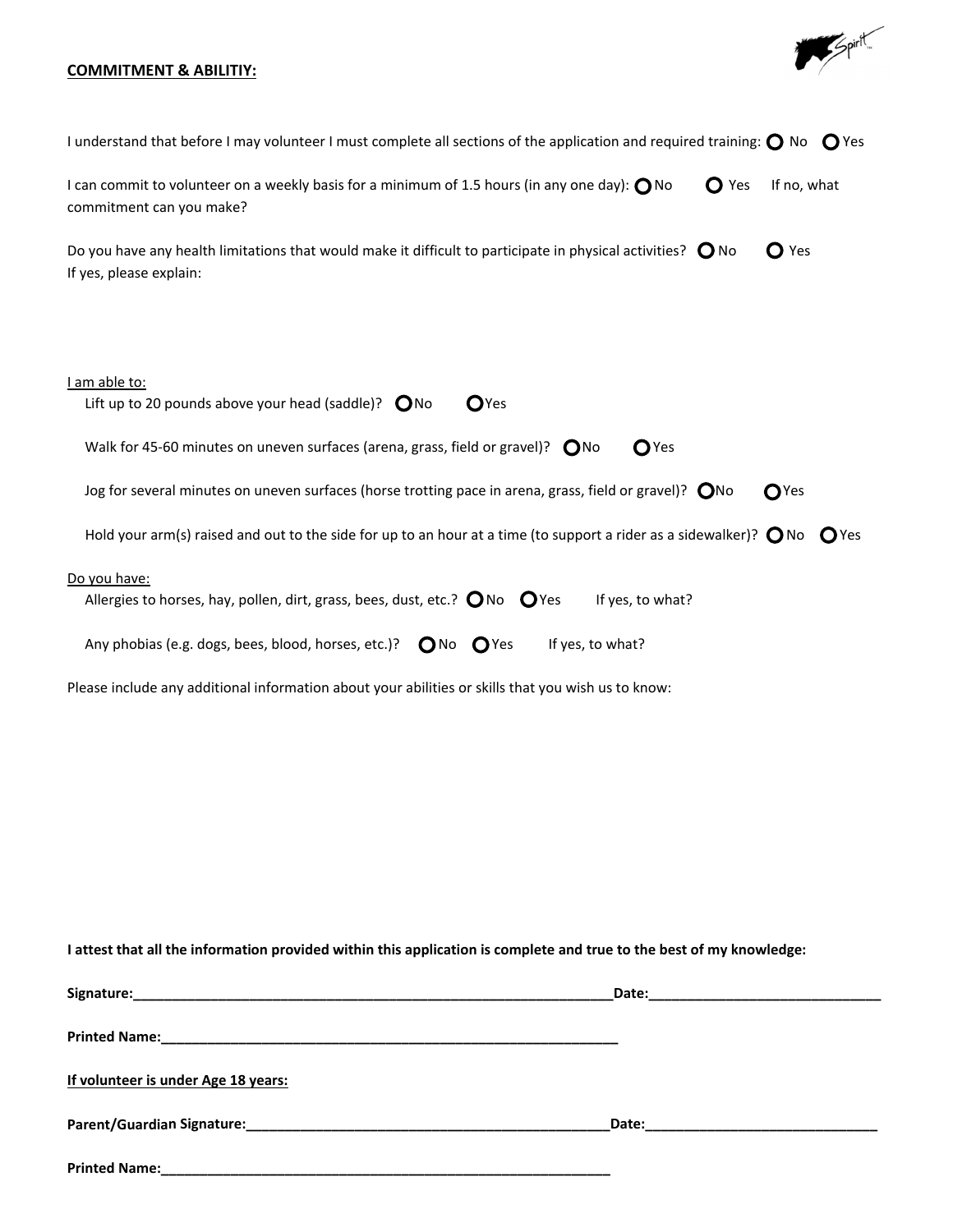

#### **AVAILABILITY:**

Please indicate the days and times that you are available. We offer our programs Tuesday‐Saturday, 9AM‐6PM. You will be able to update your availability on our Wranglr scheduling program once you are fully enrolled.

Please note that ALL volunteers are required to watch an orientation video and attend in person general volunteer training. Additional training is required for certain volunteer position such as Horse Handler, Facility Assistant, Office Assistant, & Equine Assistant/Feeder. Training opportunities are posted on FaceBook and you can always contact the volunteer coordinator for more details.

| TUESDAY:   | $\Box$ Morning | $\Box$ Afternoon | $\Box$ Evening |
|------------|----------------|------------------|----------------|
| WEDNESDAY: | $\Box$ Morning | $\Box$ Afternoon | $\Box$ Evening |
| THURSDAY:  | $\Box$ Morning | $\Box$ Afternoon | $\Box$ Evening |
| FRIDAY:    | $\Box$ Morning | $\Box$ Afternoon | $\Box$ Evening |
| SATURDAY:  | Morning        | Afternoon        | Evening        |

How long can you commit to volunteering at Spirit TRC (e.g., 3 months, 6 months, a year)?

How did you hear about Spirit TRC?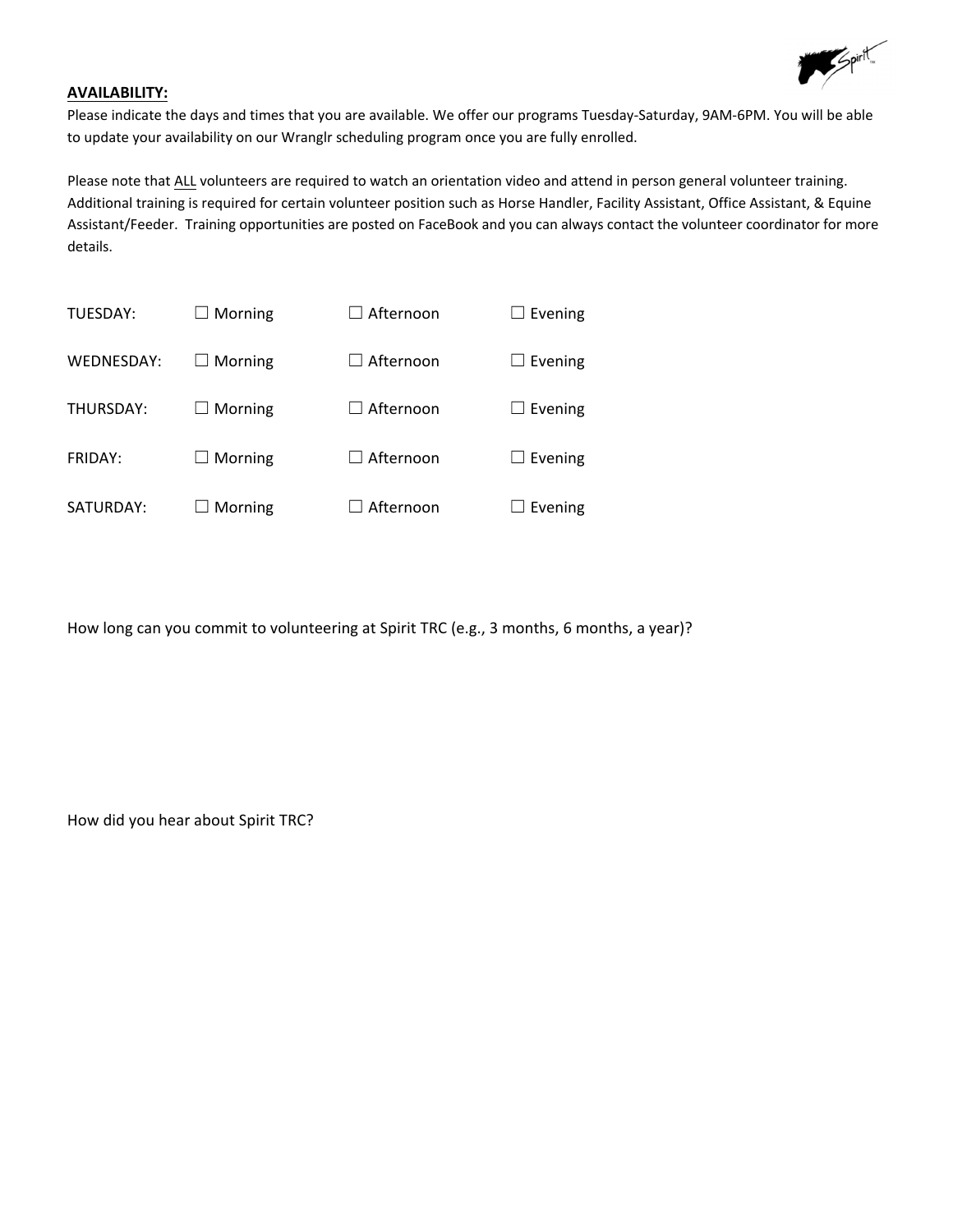#### **CONFIDENTIALITY AGREEMENT:**



I understand the expectations that all information related to the clients of Spirit TRC is considered confidential in nature. I further understand the liability of persons with access to client information and hereby agree to protect and preserve the confidential nature of all client information to which I have access. This information is to be used ONLY for facilitating the goals and objectives of the individual participant according to the direction of the instructor, therapist, or Spirit TRC staff. In consideration of the right to privacy of the participants and their families, I understand the need to use appropriate discretion in written comments and in related conversations with volunteers, staff, family or the general public. Any breach of this confidentiality will prove reason for dismissal and discontinuation as a Spirit TRC Volunteer.

| Signature:                                                                                                                                                                                                                                         |           |             |  |
|----------------------------------------------------------------------------------------------------------------------------------------------------------------------------------------------------------------------------------------------------|-----------|-------------|--|
|                                                                                                                                                                                                                                                    |           |             |  |
| If volunteer is under Age 18 years:                                                                                                                                                                                                                |           |             |  |
| Parent/Guardian Signature: Manual Communication of Date: Manual Communication of Parent/Guardian Signature:                                                                                                                                        |           |             |  |
|                                                                                                                                                                                                                                                    |           |             |  |
| <b>PHOTO RELEASE/NON-CONSENT:</b>                                                                                                                                                                                                                  |           |             |  |
| For valuable consideration and which is hereby acknowledged, the undersigned hereby grants permission to Spirit TRC to take or<br>have taken still and moving images, video and films, including television footage, for the following individual: |           |             |  |
|                                                                                                                                                                                                                                                    |           |             |  |
| The undersigned hereby gives consent and authorizes Spirit TRC in its work to use and reproduce the photographs, videos, films<br>and footage for the primary purpose of promoting and aiding Spirit TRC and its work.                             |           |             |  |
| I CONSENT TO THE PHOTO RELEASE AS STATED HEREIN:                                                                                                                                                                                                   | YES       |             |  |
|                                                                                                                                                                                                                                                    | (initial) | (initial)   |  |
|                                                                                                                                                                                                                                                    |           |             |  |
|                                                                                                                                                                                                                                                    |           |             |  |
| If volunteer is under Age 18 years:                                                                                                                                                                                                                |           |             |  |
| Parent/Guardian Signature: Management Control of the Parent Control of the Parent Control of the Parent Control of the Parent Control of the Parent Control of the Parent Control of the Parent Control of the Parent Control                      |           | Date: Date: |  |
| <b>Printed Name:</b>                                                                                                                                                                                                                               |           |             |  |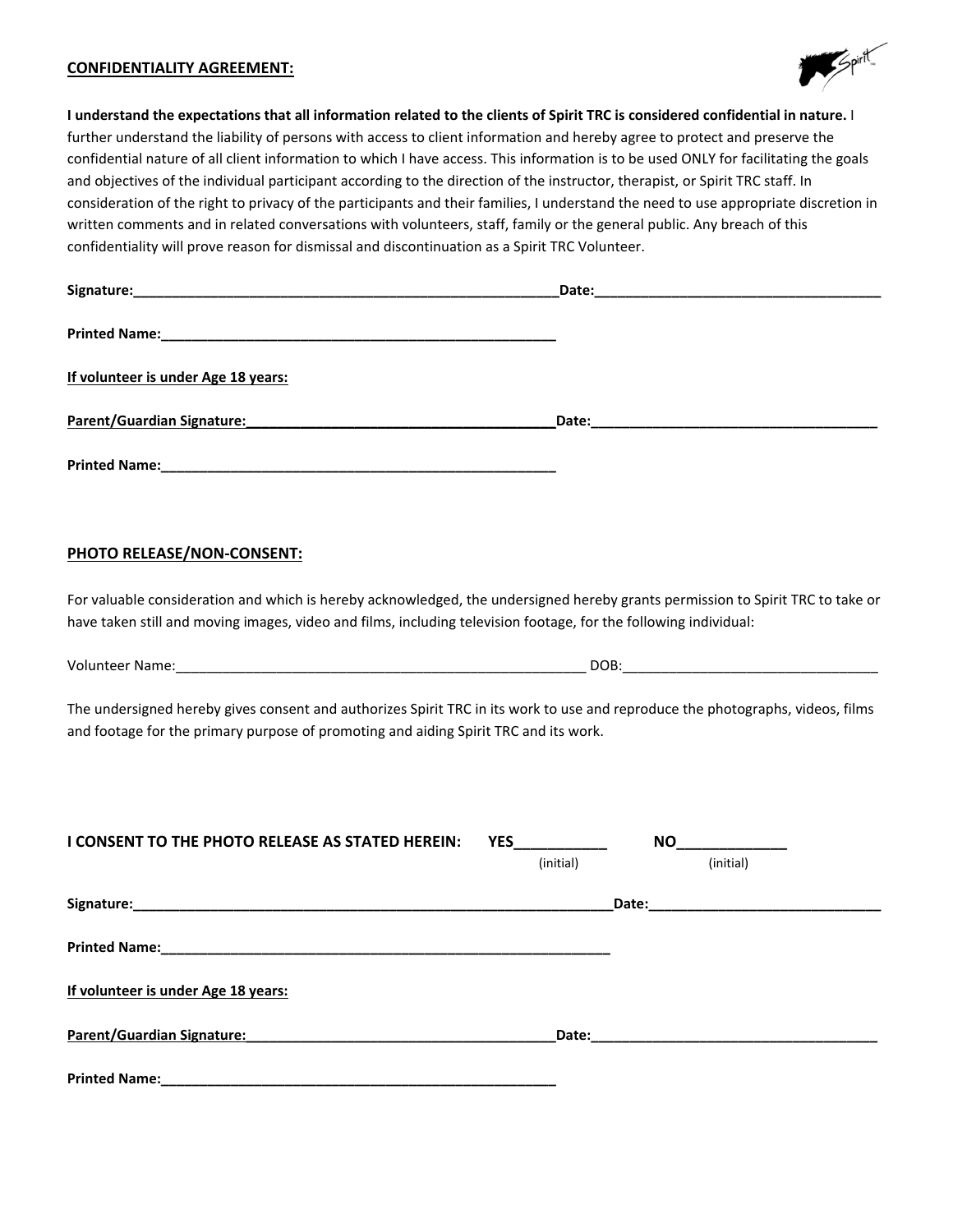

#### **EMERGENCY INFORMATION & MEDICAL TREATMENT RELEASE:**

In the event that emergency medical aid/treatment is required due to illness or injury while volunteering at Spirit TRC, I authorize Spirit TRC or its designated agent to:

- Secure and/or retain medical treatment and transportation if needed.
- Release my records upon request to the authorized individual or agency involved in the medical emergency treatment.

| Health Insurance Company: 1990 Manual Manual Manual Manual Manual Manual Manual Manual Manual Manual Manual Ma |  |
|----------------------------------------------------------------------------------------------------------------|--|

Please describe any medical condition requiring special precautions or treatment, allergies, and/or any medications & dosages:

In the event of a medical emergency, the undersigned authorizes Spirit TRC and their designated agent to authorize such medical assistance as they determine to be necessary. This authorization will be invoked only if I, the volunteer, am **incapacitated and unable to provide direction or, if my parent/guardian or emergency contact cannot be reached.**

| <b>EMERGENCY MEDICAL TREATMENT CONSENT : YES</b> |           | <b>NO</b> |  |
|--------------------------------------------------|-----------|-----------|--|
|                                                  | (initial) | (initial) |  |
|                                                  |           |           |  |
|                                                  |           |           |  |
|                                                  |           | Date:     |  |
|                                                  |           |           |  |
|                                                  |           |           |  |
|                                                  |           |           |  |
| If volunteer is under Age 18 years:              |           |           |  |
|                                                  |           |           |  |
| Parent/Guardian Signature:                       |           |           |  |
| <b>Printed Name:</b>                             |           |           |  |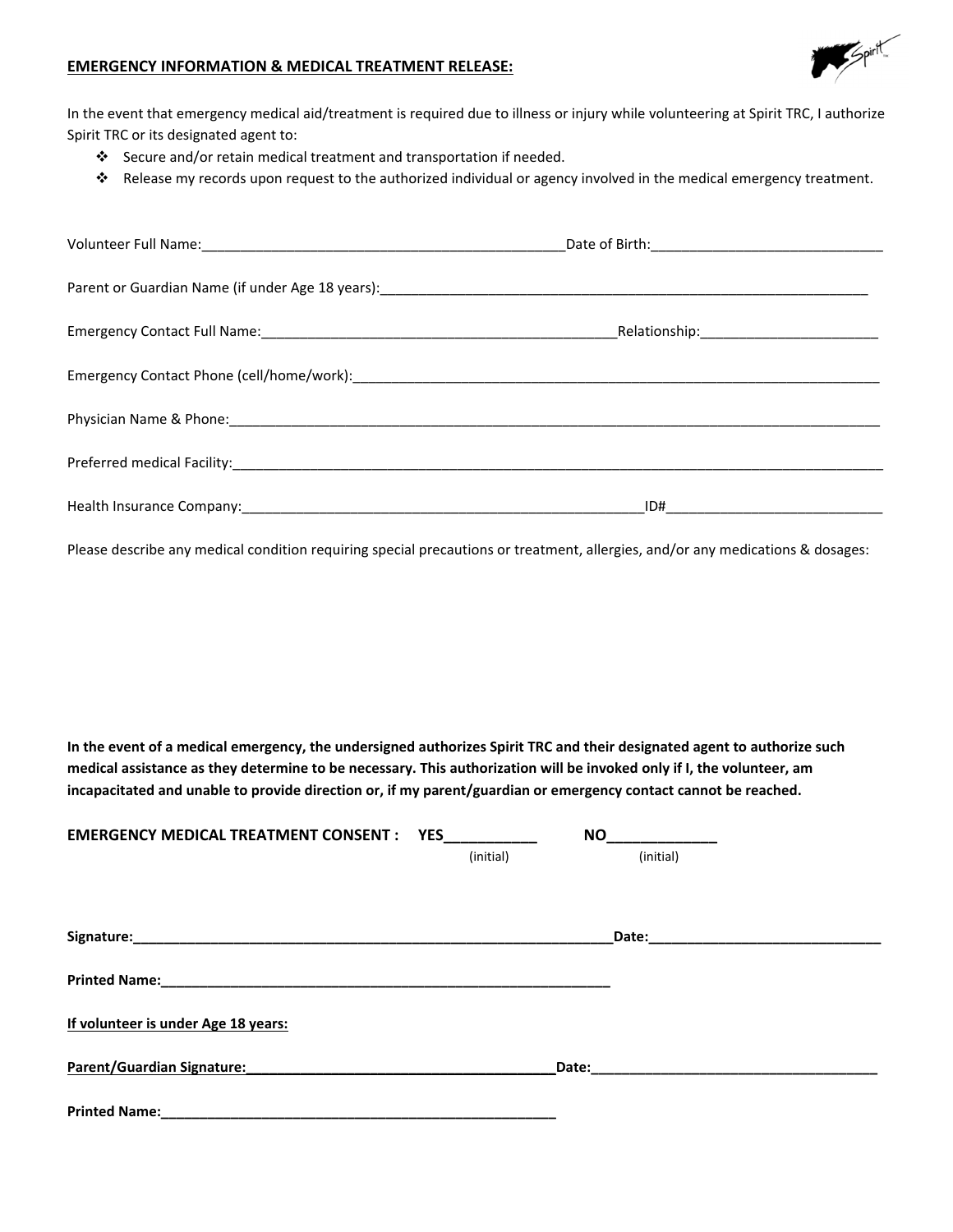

#### **RELEASE OF LIABILITY AND ASSUMPTION OF RISK:**

FOR GOOD AND VALUABLE CONSIDERATION, the receipt of which is hereby acknowledged, the undersigned agrees as follows:

#### I. ACKNOWLEDGEMENTS

- a. The undersigned acknowledges that all equestrian activities and events are inherently dangerous events that participants as a competitor, student, observer, volunteer, or paid laborer in any of these events exposes the participant to substantial and serious hazards and risks of property damage, personal injury and/or even death.
- b. The undersigned acknowledges that grooming, leading, saddling, mounting, observing, feeding, & any other activity involving horses exposes the actor to substantial and serious hazards and risks of property damage, personal injury and/or even death.
- c. The undersigned further acknowledges that riding or handling horses in the company of other riders and horses, whether for pleasure or in a structured event, exposes such rider/handler to substantial and serious hazards and risks of property damage, personal injury and/or even death.

#### II. RELEASE OF LIABILITY

- a. The undersigned agrees to release Evelyn Allenbaugh, Spirit TRC and its members, agents and employees from any and all claims, demands and liabilities resulting from personal injury, property damage, and/or death arising from the undersigned's participation in any equestrian event, activities or personal equine endeavors held in and equine facility that may be designated, currently designated as Evelyn Allenbaugh, Spirit TRC 1051 Sorenson Rd., Ellensburg, WA 98926. This release includes claims, demands and liabilities that are known or unknown, foreseen or unforeseen, furutre or contingent and includes all claims, demands and liabilities arising out of the negligence by Spirit TRC, its members, agents and/or employees.
- b. The undersigned further agrees to release Evelyn Allenbaugh, Spirit TRC, its members, agents and employees from any and all claims, demands and liabilities by the undersigned for indemnities and contributions arising from property damage, personal injury, and/or death to a third party.

#### III. ASSUMPTION OF RISK

- a. The undersigned, having acknowledged the inherent danger associated with the participation in equestrian riding events and equine activities, whether as a competitor, student, observer, volunteer, or paid laborer, hereby voluntarily, knowingly and expressly assumes the inherent risks and hazards described herein.
- b. The undersigned, having acknowledged the inherent danger associated with riding a horse in the company of other horses and riders, hereby voluntarily, knowingly and expressly assumes the inherent risks and hazards described herein.
- c. The undersigned, having acknowledged the inherent danger associated with grooming, leading, saddling, mounting, observing, feeding and any other activity involving horses, hereby voluntarily, knowingly and expressly assumes the inherent risks and hazards described herein.

#### IV. SEVERABILITY

a. In the event that any provision of this release and assumption of risk is found to be invalid, unenforceable, or voidable, the remaining provisions shall remain in full force and effect as if this agreement had been executed without the invalid provision.

#### V. INDEMNIFICATION

a. The undersigned agrees to indemnify and save and hold Evelyn Allenbaugh, Spirit TRC, its memebrs, agents, and employees, harmless from any and all claims, demands, and liabilities for any and all property damage, personal injury and/or death asserted by a third party that was occasioned by the undersigned's participation in any equestrian event on the designated equine facility or service therof.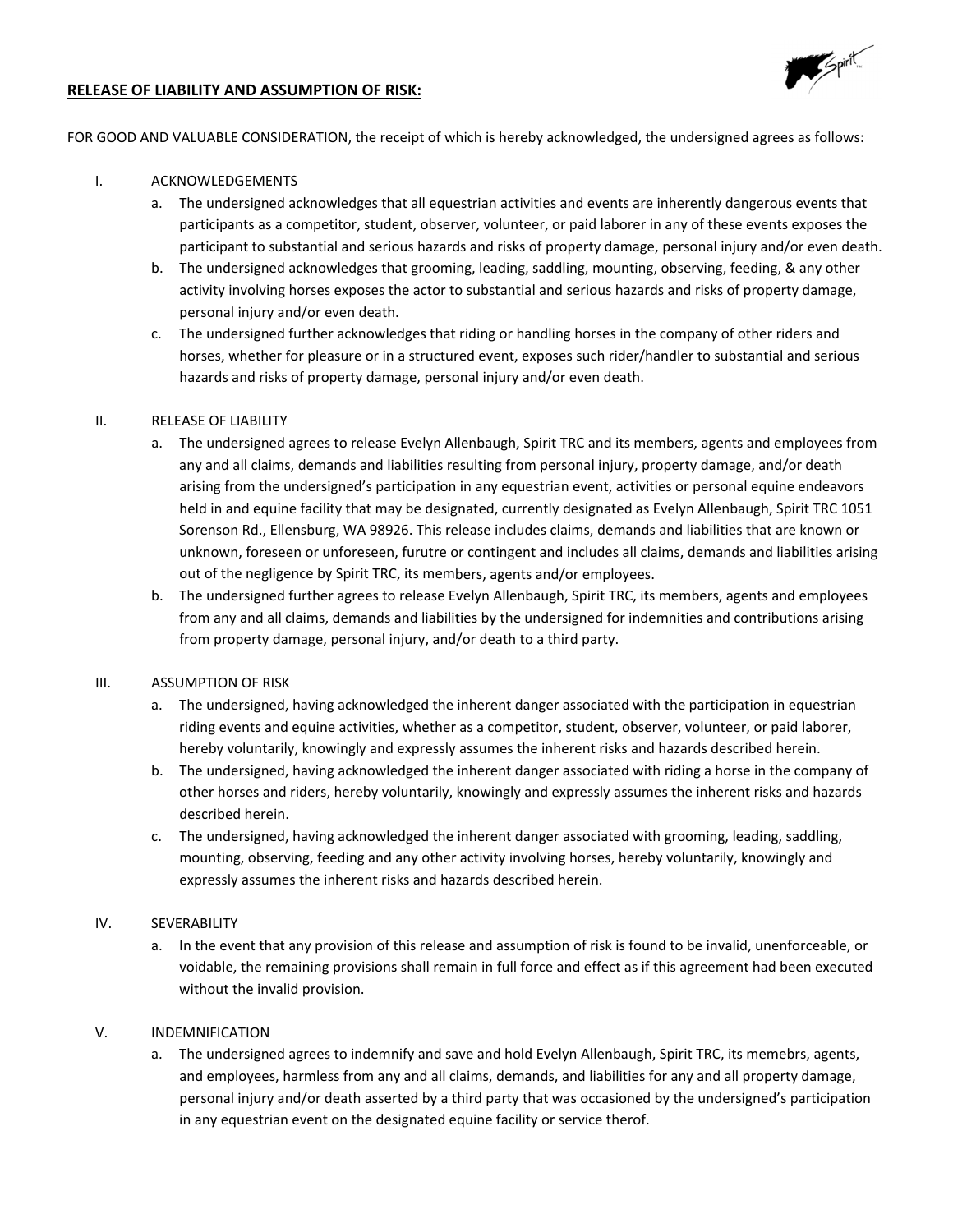#### VI. GOVERNING LAW

a. The undersigned agrees that this agreement shall be subject to the laws of the State of Washington and that any dispute regarding this agreement shall be subject to the jurisdiction and venue of the State of Washington Superior Court in and for Kittitas County.

#### **RELEASE OF LIABILITY AND ASSUMPTION OF RISK CONT.:**

#### VII. HEIRS, ASSIGNS, SUCCESSORS

a. The undersigned agrees that this agreement shall be binding upon the heirs, assigns and successors of the undersigned. If the undersigned is a minor child, the parent or guardian of the minor child hereby agrees to the provision of this agreement in total and is thereby bound by the same, as evidenced by his or her signature below.

| I hereby certify that I understand the assumption of risk contained herein and understand the risks involved in volunteering<br>at Spirit Therapeutic Riding Center and I am willing to assume these risks and release all liability as contained herein.                                                                                                                                                                                                                                                                                                                                                                           |  |  |  |  |
|-------------------------------------------------------------------------------------------------------------------------------------------------------------------------------------------------------------------------------------------------------------------------------------------------------------------------------------------------------------------------------------------------------------------------------------------------------------------------------------------------------------------------------------------------------------------------------------------------------------------------------------|--|--|--|--|
|                                                                                                                                                                                                                                                                                                                                                                                                                                                                                                                                                                                                                                     |  |  |  |  |
| Printed Name: Name: Name and Separate and Separate and Separate and Separate and Separate and Separate and Separate and Separate and Separate and Separate and Separate and Separate and Separate and Separate and Separate an                                                                                                                                                                                                                                                                                                                                                                                                      |  |  |  |  |
|                                                                                                                                                                                                                                                                                                                                                                                                                                                                                                                                                                                                                                     |  |  |  |  |
| Parental Guardian Statement for Volunteers under Age 18 years:<br>I hereby certify that I am the parent/legal guardian of the child whose signature appears above. I have explained the<br>assumptions of the risk contained herein to the child and believe that the child reasonably understand the risks involved<br>and is willing to assume these risks. I believe that the child understand the release of all liability and that the child has<br>freely tendered such release. As parent/legal guardian of the child, I hereby ratify the provisions of the foregoing<br>agreement and agree to be bound by its provisions: |  |  |  |  |
|                                                                                                                                                                                                                                                                                                                                                                                                                                                                                                                                                                                                                                     |  |  |  |  |
|                                                                                                                                                                                                                                                                                                                                                                                                                                                                                                                                                                                                                                     |  |  |  |  |
|                                                                                                                                                                                                                                                                                                                                                                                                                                                                                                                                                                                                                                     |  |  |  |  |